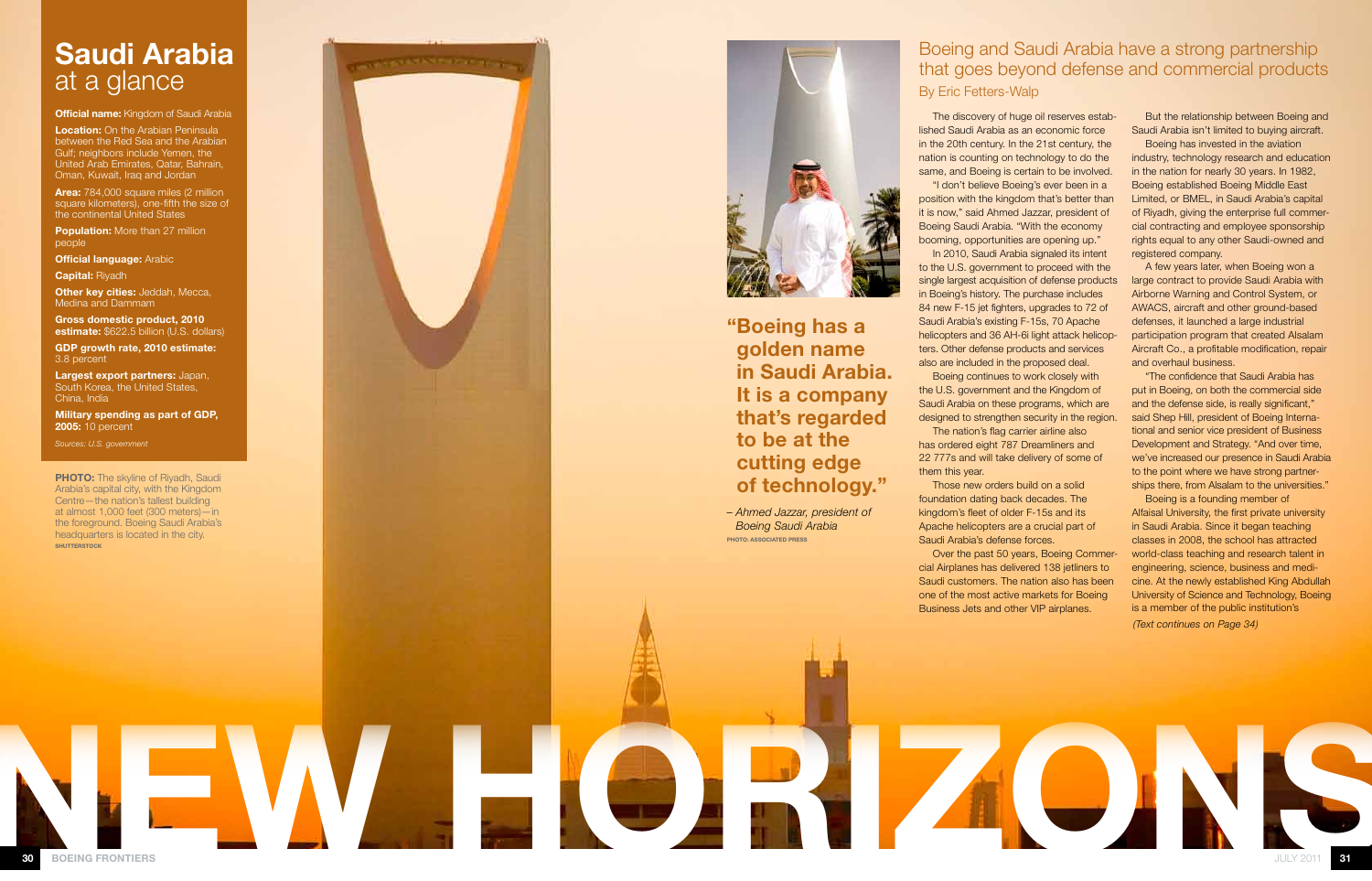### With strong ties to local universities, Boeing is growing its opportunities in Saudi Arabia

#### Boeing helps individuals and communities throughout Saudi Arabia

In this case, starting an initiative from scratch is proving to have benefits, said Pete Hoffman, director of Global Research and Development, Boeing Research & Technology.

Saudi Arabia isn't shy in its ambition to become a worldclass hub for technology. At the new King Abdullah University of Science and Technology on the nation's western coast, state-of-the-art laboratories and research equipment are drawing researchers from far and wide.

In a country where relationships are valued, Boeing has grown strong ties to a number of universities and industrial businesses to help train new generations in engineering and aerospace.

Describing the university's newly installed electron microscopes, magnetic resonating machines and more, he said: "The infrastruc ture is definitely a draw for bringing in great minds from around the world. [The school is] successfully attracting world-renowned scientists who are experts in key areas of interest to the kingdom."

"Our partnerships in Saudi Arabia are typical, I think, of those we establish all over the world," Hoffman explained. "They're driven by the opportunity to tap into the best technology, to co-invest and to establish a presence in key markets."

That's what Boeing did more than 20 years ago when it helped launch Alsalam Aircraft Co., a joint venture between Boeing, Saudi Arabian Airlines, Saudi Advanced Industries Corp., Gulf Investment Corp. and National Investment Corp.

Alsalam provides modification, repair and overhaul services for commercial and military aircraft as well as completion installations for VIP aircraft, technical support, manufacturing and training. Boeing owns half of the business, which has 3,500 employees throughout Saudi Arabia and neighboring Bahrain. First created out of Boeing's industrial participation pledge to Saudi Arabia, Alsalam has become a profitable, important venture that benefits Boeing, said Mohammed Fallatah, president and chief executive of Alsalam Aircraft.

"Our contribution to local nongovernmental organizations in the kingdom is part of a commitment to help individuals and communities deal with issues and needs," Shesha said. "These organizations in Saudi Arabia are making great efforts through well-designed programs, and we are delighted to take part in these initiatives.'

"Our cost structure and local character often give us a competi tive advantage, and having reach-back capability to Boeing allows Alsalam to leverage Boeing's strengths to enhance our mutual position in the market," Fallatah said. "The vision of Boeing back in the 1980s—to have a strong link to the Saudi market through developing the joint venture—has paid dividends not just from a monetary view but from the perception of commitment to the growth of Saudi national talent."

With that track record, Boeing is a welcome partner on other ventures and at research institutions in Saudi Arabia, Fallatah said. At King Abdullah University of Science and Technology, the company is involved in research to develop new tools to analyze the long-term performance of composite materials. Additionally, Hoffman said, Boeing is ramping up a new project to create the next generation of aircraft interior plastics with a Saudi Arabia–based company and helping Saudi scientists design new thin-film solar cell technology.

"They're very excited that Boeing is investing in technology and not just showing up when there's an order to be placed," Hoffman said of the scientific community in Saudi Arabia. "They also know we have a great record of living up to the commitments we make."



Early childhood education, training for families that have autistic children and increasing awareness on breast cancer are among the important causes in Saudi Arabia receiving support from Boeing's Global Corporate Citizenship organization.

Boeing helps a number of organizations across the nation, including the Saudi Autistic Society's early intervention program, which teaches caregivers how to recognize autistic symptoms in children; the Zahra Breast Cancer Society; and the Early Childhood Center/Gulf Women Association, which trains teachers for quality early child education programs.

Omar Shesha, Boeing International and Global Corporate Citizenship leader in Saudi Arabia, said the company's giving is focused on critical education, health and human services needs there.

Global Corporate Citizenship also supports the Learning Disability Program at Prince Salman Center for Disability Research, which conducts research into improving language proficiency among disabled Arabic speakers. Boeing has worked closely with the Hope Center for Exceptional Needs, the National Home Healthcare Foundation, the First Welfare Women's Society, Gulf Women Association, King Abdulaziz Charitable Association and Al-Nahda Philanthropic Society in Saudi Arabia.

"The contribution made by Boeing lays the ground for the development of necessary instructional tools to serve disabled children," said Uzma Raheem, director of the Hope Center for Exceptional Needs, which provides skills training for children with Down syndrome, autism, learning disabilities and related conditions. "This helps us create knowledge and awareness among families who need to recognize the disability symptoms in order to help their children."

**PHOTOS: (Clockwise, from top)** Alsalam employees perform an operations check on a Saudi F-15, one of the many aircraft models that the Saudi Arabia–based maintenance, repair and overhaul company supports. **ALSALAM AIRCRAFT** Two Alsalam Aircraft technicians perform maintenance and refurbishment on a transport aircraft cockpit. Boeing owns half of the business, which was created more than 20 years ago to satisfy an industrial partnership obligation. **ALSALAM AIRCRAFT** Students in a lab class at King Abdullah University of Science and Technology in Saudi Arabia. Boeing has partnered with the university on research in several fields, including composite materials. **alfaisal university**